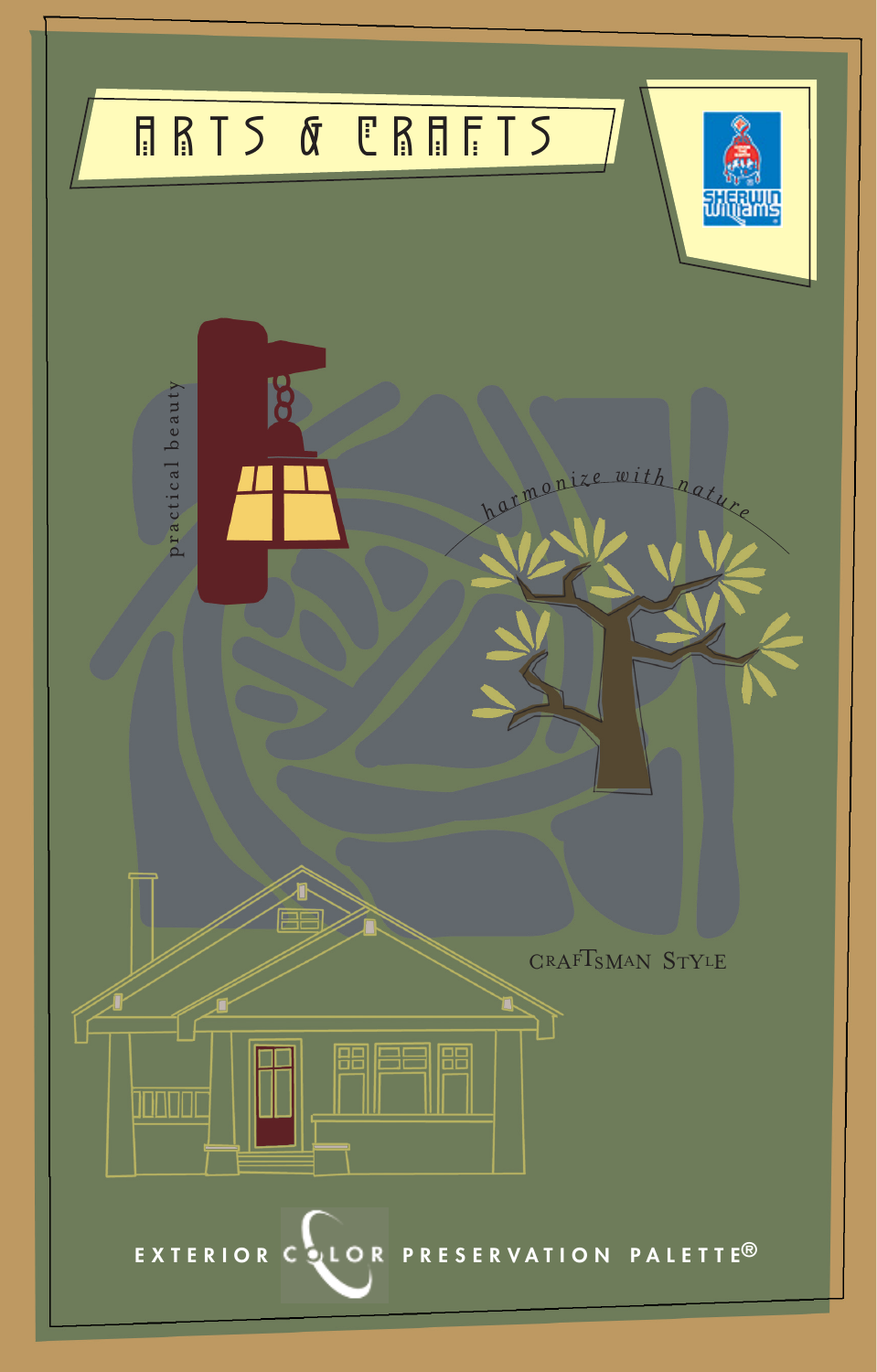## <sup>A</sup> R T S & C R A F <sup>T</sup> <sup>S</sup> **{ 1900 's }**

**IT WAS PURELY USEFUL, AND SIMPLY BEAUTIFUL.** *But the Arts & Crafts Movement was more than California bungalows and Prairie School villas. It was a blend of Victorian windows, Queen Anne sash, Colonial columns, Gothic half-timbering, Mission dormers and bungalow brackets—all painted in the deep, rich Roycroft colors. And whether you're a craftsman purist, or you just like the look, our Preservation Palette has all the colors you need for utilitarian beauty.*

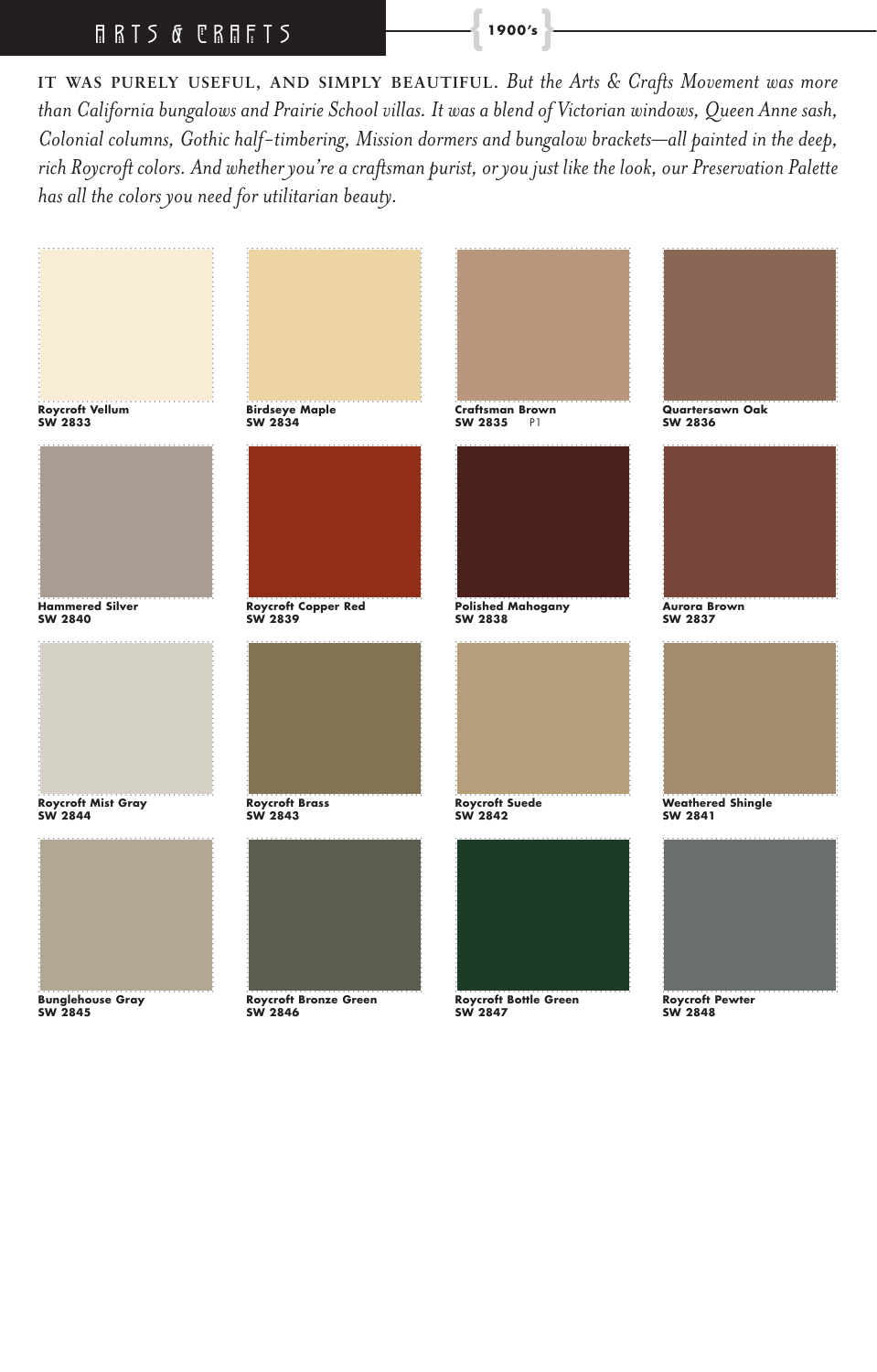## *p o s s i b l e p a l e t t e s*



WALL **COMPUTE SW 2834**<br>
FRIM COMPUTER TRIM TRIM COMPUTER SW 2841 TRIM **THE SW 2841**<br>ACCENT THE STRIM THE STRIM THE SW 2833<br>Roycroft Vellum THSW 2833 **Roycroft Vellum** 



WALL **Aurora Brown SW 2837**<br>
TRIM -------------- **Roycroft Suede - SW 2842** TRIM **ROYCLE BURG 28444 TRIM PROPERTY PROPERTY PROPERTY PROPERTY PROPERTY PROPERTY Roycroft Bronze Green** SW 2846









| WAIL          | <b>Weathered Shingle</b><br>SW 2841     |
|---------------|-----------------------------------------|
| TRIM          | SW 2837<br><b>Aurora Brown</b>          |
| <b>ACCENT</b> | SW 2847<br><b>Roycroft Bottle Green</b> |
|               |                                         |

|  | Optimum color results are achieved<br>using the designated Color-Prime. |  |  |  |  |  |  |  |
|--|-------------------------------------------------------------------------|--|--|--|--|--|--|--|
|  | Available only in Exterior Accents. <sup>®</sup>                        |  |  |  |  |  |  |  |

Samples approximate the actual paint color.

Some colors limited to select product lines.



| WAII          |  |  |  |  |  | <b>Roycroft Suede</b>    | SW 2842        |  |
|---------------|--|--|--|--|--|--------------------------|----------------|--|
| TRIM          |  |  |  |  |  | <b>Roycroft Brass</b>    | SW 2843        |  |
| <b>ACCENT</b> |  |  |  |  |  | <b>Polished Mahogany</b> | <b>SW 2838</b> |  |